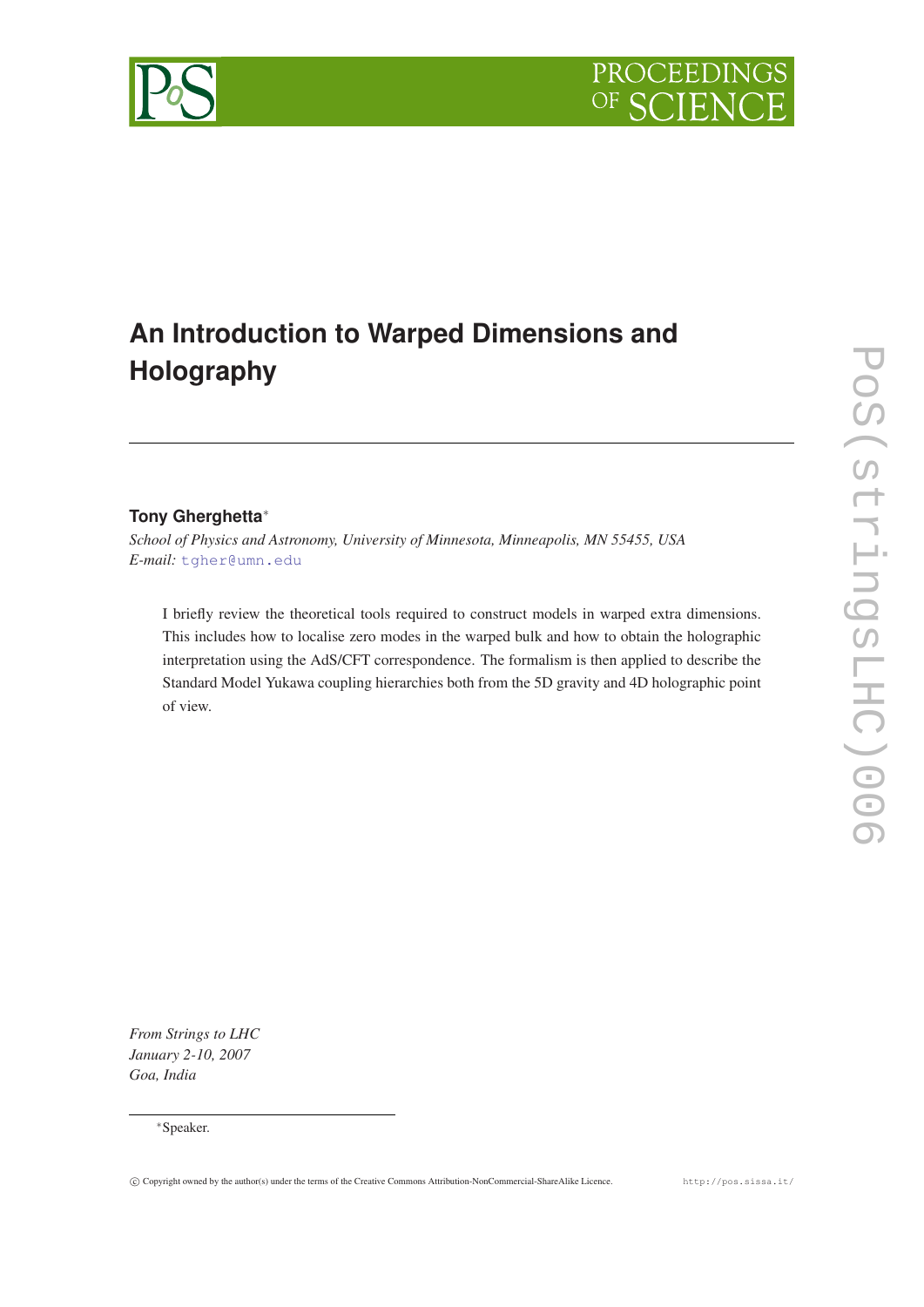<span id="page-1-0"></span>Warped extra dimensions have provided a new framework for addressing the hierarchy problem in extensions of the Standard Model. Many different applications of this idea have been applied to areas ranging from Higgs physics, supersymmetry and even QCD. This will not be an extensive review of the different applications but instead will outline the basic theoretical tools necessary to construct models in a warped extra dimension and the corresponding 4D holographic interpretation. A simple application to Standard Model Yukawa couplings will be used to illustrate that all warped model constructions can be given a purely 4D description with the warped extra dimension merely being a calculational tool. Further details and references to the literature can be found in Ref. [\[1\]](#page-12-0).

## 1. Bulk fields in a slice of  $AdS_5$

Consider a 5D spacetime with the  $AdS_5$  metric

$$
ds^2 = e^{-2ky} \eta_{\mu\nu} dx^{\mu} dx^{\nu} + dy^2 \equiv g_{MN} dx^M dx^N,
$$
\n(1.1)

where *k* is the AdS curvature scale. The spacetime indices  $M = (\mu, 5)$  where  $\mu = 0, 1, 2, 3$  and  $\eta_{\mu\nu} = \text{diag}(- + + +)$  is the Minkowski metric. The fifth dimension *y* is compactified on a  $Z_2$ orbifold with a UV (IR) brane located at the orbifold fixed points  $y^* = 0(\pi R)$ . Between these two three-branes the metric (1.1) is a solution to Einstein's equations provided the bulk cosmological constant and the brane tensions are appropriately tuned. This slice of  $AdS_5$  is the Randall-Sundrum solution [[2](#page-12-0)] (RS1) and is geometrically depicted in Fig.1.

In RS1 the Standard Model particle states are confined to the IR brane. The hierarchy problem is then solved by noting that generic mass scales *M* in the 5D theory are scaled down to  $Me^{-\pi kR}$ on the IR brane at  $y = \pi R$ . However on the IR brane higher-dimension operators with dimension greater than four, such as those associated with proton decay, flavour changing neutral currents



Figure 1: A slice of  $AdS_5$ : The Randall-Sundrum scenario.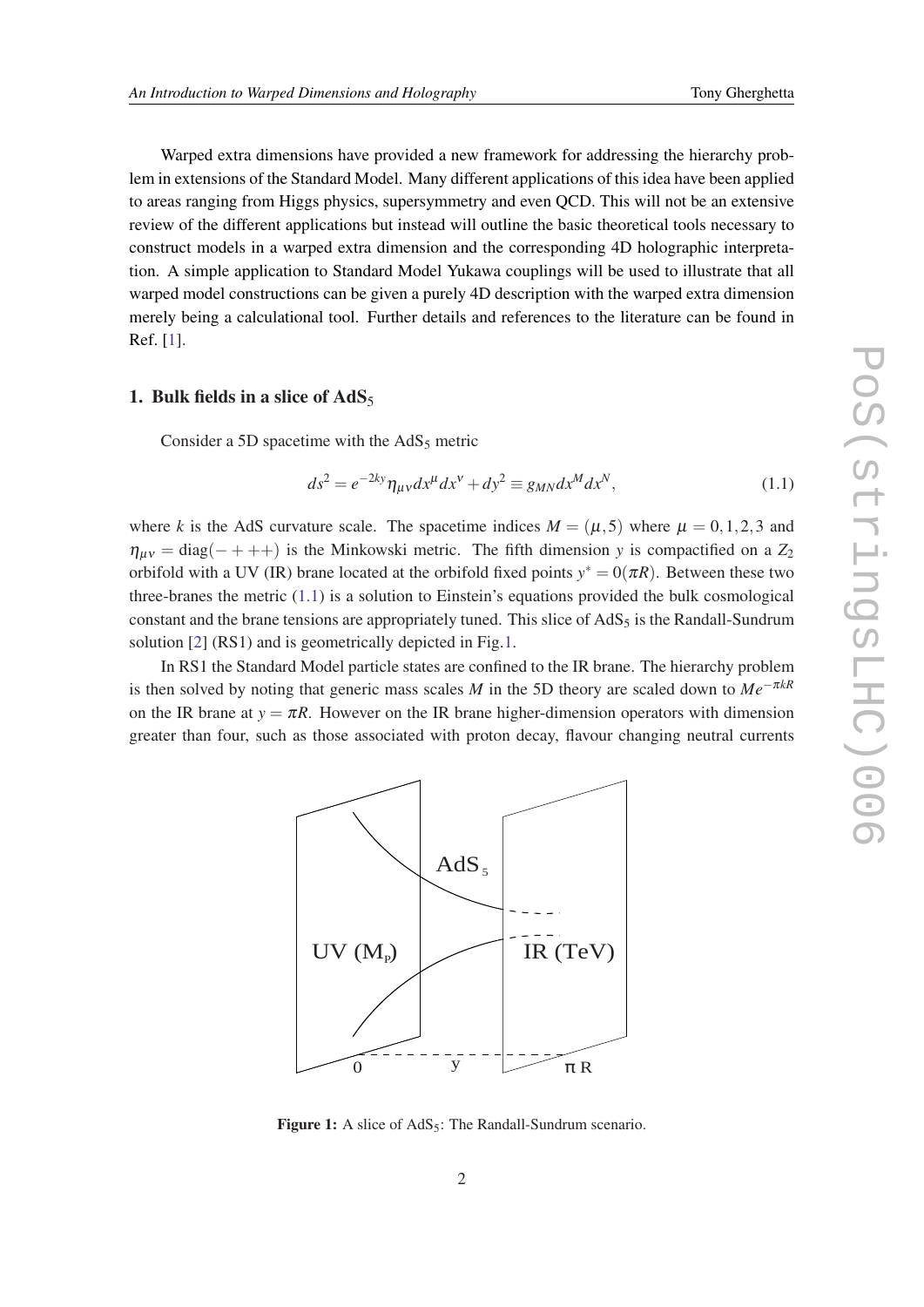<span id="page-2-0"></span>(FCNC) and neutrino masses will now also be suppressed by the warped down scale

$$
\frac{1}{M_5^2} \bar{\Psi}_i \Psi_j \bar{\Psi}_k \Psi_l \to \frac{1}{(M_5 e^{-\pi kR})^2} \bar{\Psi}_i \Psi_j \bar{\Psi}_k \Psi_l ,
$$
\n(1.2)

$$
\frac{1}{M_5} \nu vHH \to \frac{1}{M_5 e^{-\pi kR}} vvHH , \qquad (1.3)
$$

where  $\Psi_i$  is a Standard Model fermion and  $\nu$  is the neutrino. This leads to generic problems with proton decay and FCNC effects, and also neutrino masses are no longer consistent with experiment. Instead in the slice of  $AdS_5$  with the Standard Model fields confined on the IR brane one has to resort to discrete symmetries to forbid the offending higher-dimension operators. Of course it is not adequate just to forbid the leading higher-dimension operators. Since the cutoff scale on the IR brane is low ( $\mathcal{O}(TeV)$ ), successive higher-dimension operators must also be eliminated to very high order.

This feature of RS1 stems from the fact that all Standard Model particles are localised on the IR brane. However to address the hierarchy problem, only the Higgs field needs to be localised on the IR brane. The Standard Model fermions and gauge fields do not have a hierarchy problem and therefore can be placed anywhere in the bulk  $[3, 4, 5]$  $[3, 4, 5]$  $[3, 4, 5]$  $[3, 4, 5]$  $[3, 4, 5]$  $[3, 4, 5]$  $[3, 4, 5]$ . In this way the UV brane can be used to provide a sufficiently high scale to help suppress higher-dimension operators while still solving the hierarchy problem [[4](#page-12-0)].

Therefore let us introduce fermion  $\Psi$ , scalar  $\Phi$  and vector  $A_M$  bulk fields in a slice of AdS<sub>5</sub> with 5D action given by

$$
S_5 = -\int d^4x \, dy \, \sqrt{-g} \left[ \frac{1}{2} M_5^3 R + \Lambda_5 + \frac{1}{4g_5^2} F_{MN}^2 + |D_M \Phi|^2 + i \bar{\Psi} \Gamma^M \nabla_M \Psi \right. \\ + m_\phi^2 |\Phi|^2 + i m_\psi \bar{\Psi} \Psi] \,, \tag{1.4}
$$

where  $M_5$  is the 5D fundamental scale,  $\Lambda_5$  is the bulk cosmological constant and  $g_5$  is the 5D gauge coupling. In curved space the gamma matrices are  $\Gamma_M = e^A_M \gamma_A$ , where  $e^A_M$  is the funfbein defined by  $g_{MN} = e_M^A e_N^B \eta_{AB}$  and  $\gamma_A = (\gamma_\alpha, \gamma_5)$  are the usual gamma matrices in flat space. The curved space covariant derivative  $\nabla_M = D_M + \omega_M$ , where  $\omega_M$  is the spin connection and  $D_M$  is the gauge covariant derivative for fermion and/or scalar fields charged under some gauge symmetry. The action (1.4) also includes a mass term  $m_{\phi}$  for the bulk scalar and a mass term  $m_{\psi}$  for the bulk fermion which are consistent with gauge symmetries.

#### 1.1 Scalar fields

Consider a bulk scalar field with mass squared  $m_{\phi}^2 = a k^2$  where we have defined the bulk scalar mass in units of the curvature scale *k* and dimensionless coefficient *a*. The equation of motion derived from the scalar part of the variation of the action (1.4) is

$$
\partial^2 \Phi + e^{2ky} \partial_5 (e^{-4ky} \partial_5 \Phi) - m_\phi^2 e^{-2ky} \Phi = 0, \qquad (1.5)
$$

where  $\partial^2 = \eta^{\mu\nu}\partial_\mu\partial_\nu$ . The zero mode solution of this equation is obtained by assuming a separation of variables

$$
\Phi(x, y) = \frac{1}{\sqrt{\pi R}} \sum_{n} \Phi^{(n)}(x) \phi^{(n)}(y) ,
$$
\n(1.6)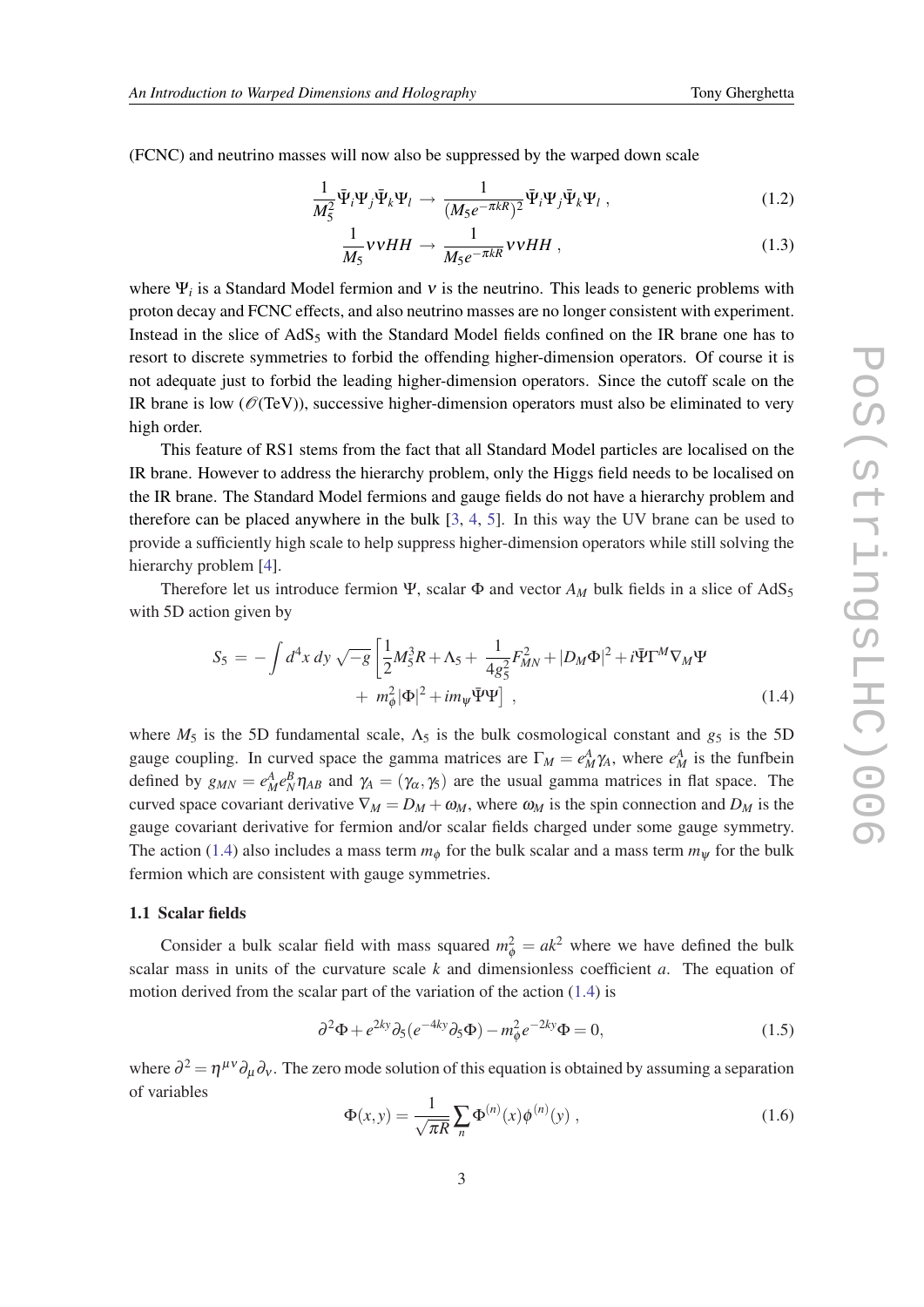<span id="page-3-0"></span>where  $\Phi^{(n)}$  are the Kaluza-Klein modes satisfying  $\partial^2 \Phi^{(n)}(x) = m_n^2 \Phi^{(n)}(x)$  and  $\phi^{(n)}(y)$  is the profile of the Kaluza-Klein mode in the bulk. The general solution for the zero mode  $(m_0 = 0)$  is given by

$$
\phi^{(0)}(y) = c_1 e^{(2-\alpha)ky} + c_2 e^{(2+\alpha)ky}, \qquad (1.7)
$$

where  $\alpha \equiv$ √  $4+a$  and  $c_1$ ,  $c_2$  are arbitrary constants. In general there is no zero mode solution for simple Neumann or Dirichlet boundary conditions. Instead in order to obtain a zero mode we need to modify the boundary action and include boundary mass terms [[4](#page-12-0)]

$$
S_{bdy} = -\int d^4x \, dy \, \sqrt{-g} \, 2 \, b \, k \left[\delta(y) - \delta(y - \pi R)\right] |\Phi|^2 \,, \tag{1.8}
$$

where *b* is a dimensionless constant parametrising the boundary mass in units of *k*. The Neumann boundary conditions are now modified to

$$
\left(\partial_5 \phi^{(0)} - b k \phi^{(0)}\right)\Big|_{0,\pi R} = 0.
$$
\n(1.9)

Imposing the modified Neumann boundary conditions at  $y^* = 0, \pi R$  leads to a zero mode solution

$$
\phi^{(0)}(y) \propto e^{bky} \,,\tag{1.10}
$$

where  $b = 2 \pm \alpha$ . Assuming  $\alpha$  to be real (which requires  $a \ge -4$  in accord with the Breitenlohner-Freedman bound [\[6\]](#page-12-0) for the stability of AdS space), the parameter *b* has a range  $-\infty < b < \infty$ . The localisation features of the zero mode follows from considering the kinetic term

$$
-\int d^5x \sqrt{-g} \ g^{\mu\nu} \ \partial_\mu \Phi^* \partial_\nu \Phi + \dots = -\int d^5x \ e^{2(b-1)ky} \ \eta^{\mu\nu} \ \partial_\mu \Phi^{(0)*}(x) \partial_\nu \Phi^{(0)}(x) + \dots \tag{1.11}
$$

Hence, with respect to the 5D flat metric the zero mode profile is given by

$$
\widetilde{\phi}^{(0)}(y) \propto e^{(b-1)ky} = e^{(1 \pm \sqrt{4+a})ky} \,. \tag{1.12}
$$

We see that for  $b < 1$  ( $b > 1$ ) the zero mode is localised towards the UV (IR) brane and when  $b = 1$ the zero mode is flat. Therefore using the one remaining free parameter *b* the scalar zero mode can be localised anywhere in the bulk.

The differential equation [\(1.5\)](#page-2-0) is actually a classical Sturm-Liouville equation which can be written in the form

$$
-\frac{d}{dy}\left(p(y)\frac{d\phi^{(n)}}{dy}\right) + q(y)\phi^{(n)} = \lambda_n w(y)\phi^{(n)},\qquad(1.13)
$$

where  $p(y) = e^{-4ky}$ ,  $q(y) = m_{\phi}^2 e^{-4ky}$ ,  $w(y) = e^{-2ky}$  and the eigenvalues  $\lambda_n = m_n^2$ . From general results in Sturm-Liouville theory we know that since  $p(y)$  is differentiable,  $q(y)$  and  $w(y)$  are continuous,  $p(y) > 0$  and  $w(y) > 0$  over the interval [0, $\pi R$ ], the eigenvalues  $\lambda_n$  are real and wellordered i.e.  $\lambda_0 < \lambda_1 < \cdots < \lambda_n < \cdots \to \infty$ . Furthermore the eigenfunctions  $\phi^{(n)}(y)$  form a complete set and satisfy the orthonormal relation

$$
\frac{1}{\pi R} \int_0^{\pi R} dy w(y) \phi^{(n)} \phi^{(m)} = \delta_{nm} . \qquad (1.14)
$$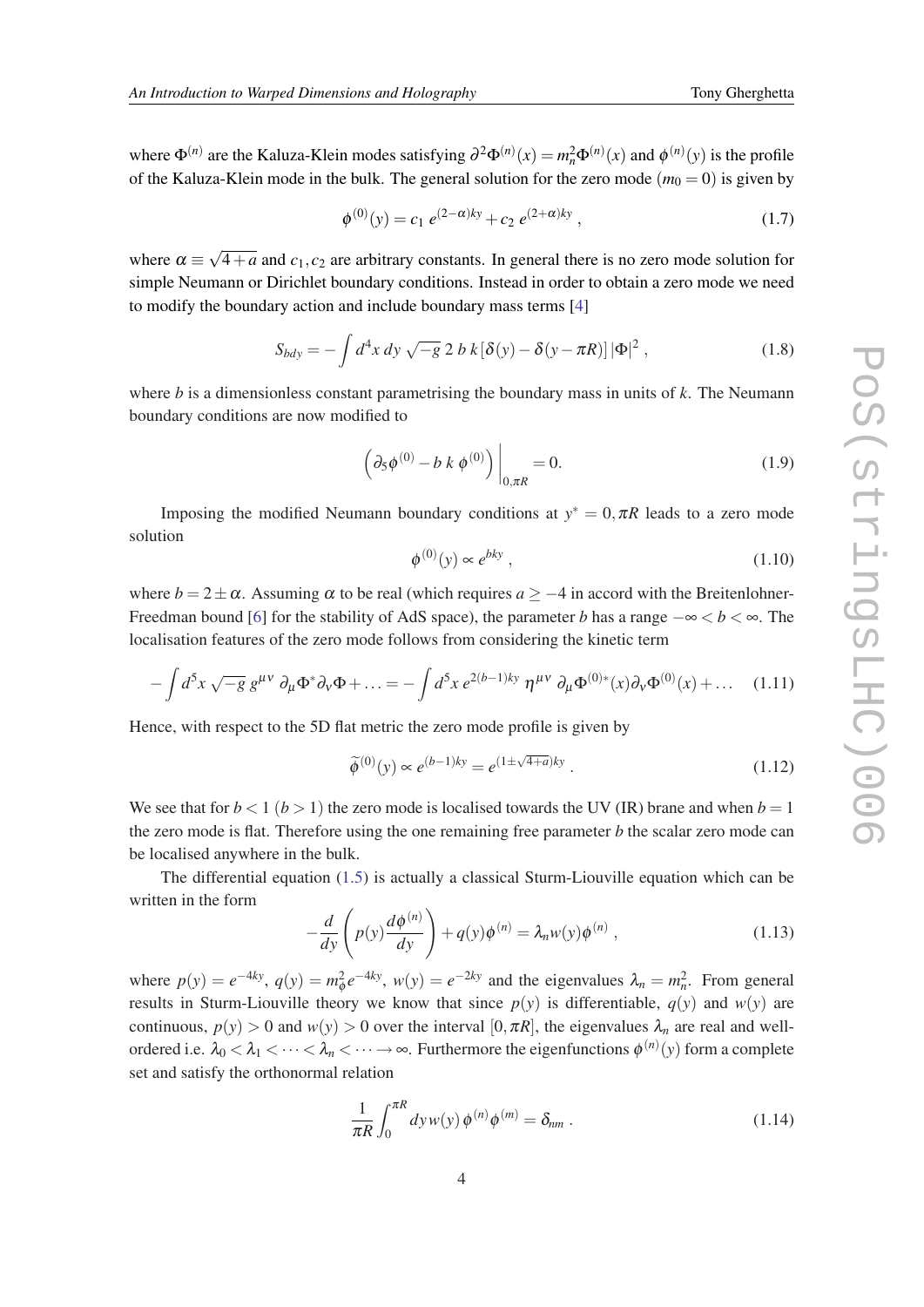<span id="page-4-0"></span>The general solution of the Kaluza-Klein modes corresponding to  $m_n \neq 0$  is given by

$$
\phi^{(n)}(y) = e^{2ky} \left[ c_1 J_\alpha \left( \frac{m_n}{ke^{-ky}} \right) + c_2 Y_\alpha \left( \frac{m_n}{ke^{-ky}} \right) \right],
$$
\n(1.15)

where  $c_{1,2}$  are arbitrary constants. The Kaluza-Klein masses (or eigenvalues) are determined by imposing the boundary conditions and in the limit  $\pi kR \gg 1$  lead to the approximate values

$$
m_n \approx \left(n + \frac{1}{2}\sqrt{4+a} - \frac{3}{4}\right)\pi k e^{-\pi kR},\qquad(1.16)
$$

for  $n = 1, 2, \ldots$  The fact that the Kaluza-Klein mass scale is associated with the IR scale ( $ke^{-\pi kR}$ ) is consistent with the fact that the Kaluza-Klein modes are localised near the IR brane, and unlike the zero mode can not be arbitrarily localised in the bulk.

#### 1.2 Fermions

Consider next bulk fermions in a slice of  $AdS_5$  [\[7,](#page-12-0) [4\]](#page-12-0). In five dimensions an irreducible spinor representation has four components, so fermions are described by Dirac spinors Ψ. Under the *Z*<sup>2</sup> symmetry  $y \rightarrow -y$  a fermion transforms (up to a phase  $\pm$ ) as

$$
\Psi(-y) = \pm \gamma_5 \Psi(y) , \qquad (1.17)
$$

so that  $\Psi\Psi$  is odd. Since only invariant (or even) terms under the  $Z_2$  symmetry can be added to the bulk Lagrangian the corresponding mass parameter for a fermion must necessarily be odd and given by

$$
m_{\psi} = c k \left( \varepsilon(y) - \varepsilon(y - \pi R) \right), \tag{1.18}
$$

where *c* is a dimensionless mass parameter and  $\varepsilon(y) = y/|y|$ . The corresponding equation of motion for fermions resulting from the action [\(1.4\)](#page-2-0) is

$$
e^{ky}\gamma^{\mu}\partial_{\mu}\hat{\Psi}_{-} + \partial_{5}\hat{\Psi}_{+} + m_{\psi}\hat{\Psi}_{+} = 0 ,
$$
  
\n
$$
e^{ky}\gamma^{\mu}\partial_{\mu}\hat{\Psi}_{+} - \partial_{5}\hat{\Psi}_{-} + m_{\psi}\hat{\Psi}_{-} = 0 ,
$$
\n(1.19)

where  $\hat{\Psi} = e^{-2ky}\Psi$  and  $\Psi_{\pm}$  are the components of the Dirac spinor  $\Psi = \Psi_{+} + \Psi_{-}$  with  $\Psi_{\pm} =$  $\pm \gamma_5 \Psi_+$ . Note that the equation of motion (1.19) is now a first order coupled equation between the components of the Dirac spinor Ψ.

The solutions of the bulk fermion equation of motion  $(1.19)$  are again obtained by separating the variables

$$
\Psi_{\pm}(x,y) = \frac{1}{\sqrt{\pi R}} \sum_{n} \Psi_{\pm}^{(n)}(x) \Psi_{\pm}^{(n)}(y) , \qquad (1.20)
$$

where  $\Psi_{\pm}^{(n)}$  are the Kaluza-Klein modes satisfying  $\eta^{\mu\nu}\gamma_{\mu}\partial_{\nu}\Psi_{\pm}^{(n)}=m_n\Psi_{\pm}^{(n)}$ . The zero mode solutions can be obtained for  $m_n = 0$  and the general solution of (1.19) is given by

$$
\widehat{\Psi}_{\pm}^{(0)}(y) = d_{\pm} e^{\mp cky}, \qquad (1.21)
$$

where  $d_{\pm}$  are arbitrary constants. The  $Z_2$  symmetry implies that one of the components  $\psi_{\pm}$  must always be odd. If  $\gamma_5 = \text{diag}(1, -1)$ , then (1.17) implies that  $\psi_{\mp}$  is odd and there is no corresponding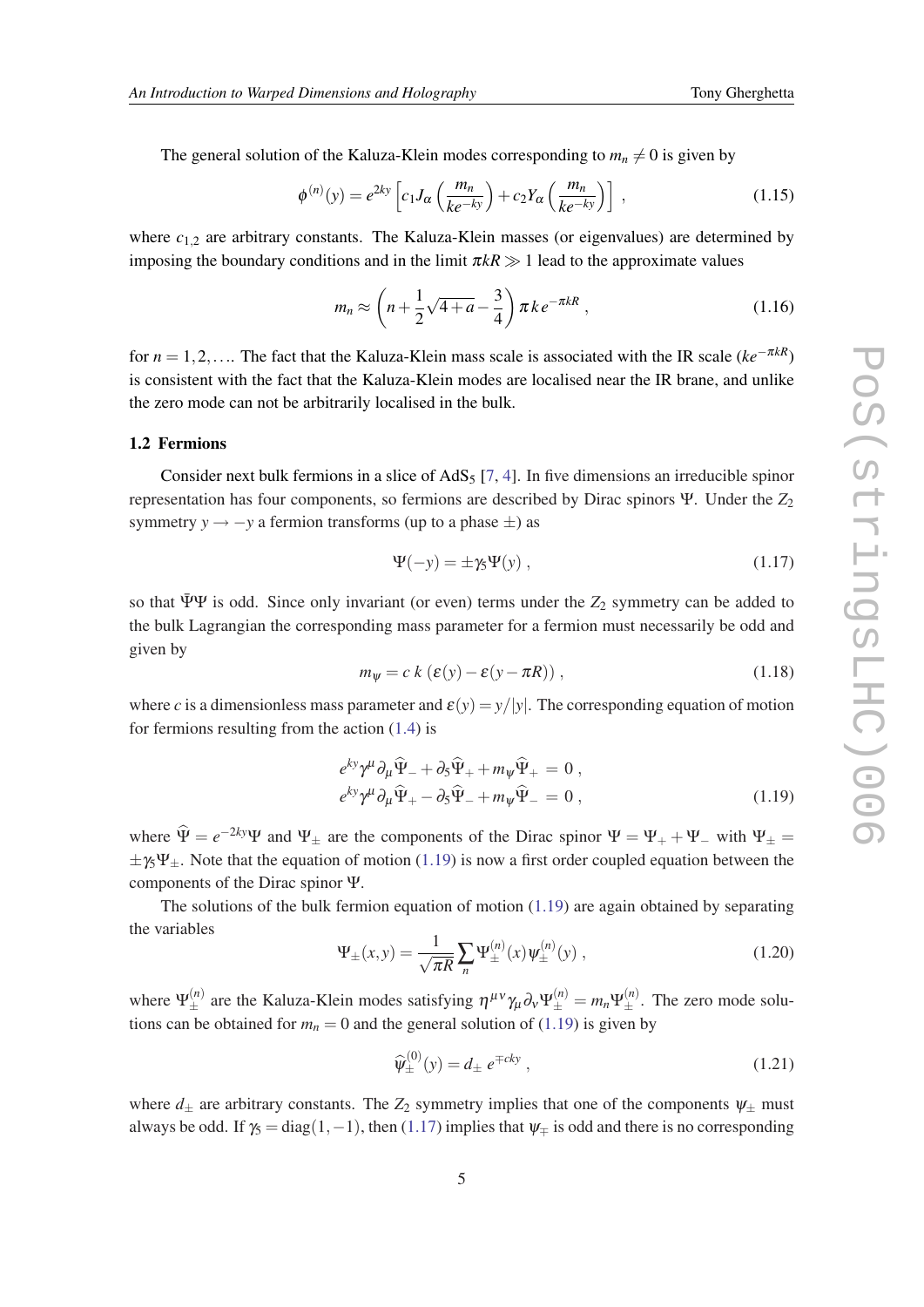zero mode for this component of Ψ. In fact this is how 4D chirality is recovered from the vectorlike 5D bulk and is the result of compactifying on the *Z*<sup>2</sup> orbifold. For the remaining zero mode the boundary condition with the boundary mass term [\(1.18](#page-4-0)) is the modified Neumann condition

$$
\left(\partial_5 \widehat{\psi}_{\pm}^{(0)} \pm c \, k \, \widehat{\psi}_{\pm}^{(0)}\right)\bigg|_{0,\pi R} = 0 \,. \tag{1.22}
$$

Thus there will always be a zero mode since the boundary condition is trivially the same as the equation of motion. For concreteness let us choose  $\psi$  to be odd, then the only nonvanishing zero mode component of Ψ is

$$
\Psi_{+}^{(0)}(y) \propto e^{(2-c)ky} \ . \tag{1.23}
$$

Again the localisation features of this mode are obtained by considering the kinetic term

$$
-\int d^5x \sqrt{-g} i \bar{\Psi} \Gamma^{\mu} \partial_{\mu} \Psi + ... = -\int d^5x e^{2(\frac{1}{2}-c)ky} i \bar{\Psi}^{(0)}_{+}(x) \gamma^{\mu} \partial_{\mu} \Psi^{(0)}_{+}(x) + ...
$$
 (1.24)

Hence with respect to the 5D flat metric the fermion zero mode profile is

$$
\widetilde{\Psi}_{+}^{(0)}(y) \propto e^{\left(\frac{1}{2} - c\right)ky} \ . \tag{1.25}
$$

When  $c > 1/2$  ( $c < 1/2$ ) the fermion zero mode is localised towards the UV (IR) brane while the zero mode fermion is flat for  $c = 1/2$ . So, just like the scalar field zero mode, the fermion zero mode can be localised anywhere in the 5D bulk.

The nonzero Kaluza-Klein fermion modes can be obtained by solving the coupled equations of motion for the Dirac components  $\psi_{\pm}^{(n)}$ . This solution can be included as part of one general expression for all types of bulk fields [\[4\]](#page-12-0)

$$
f^{(n)}(y) = \frac{e^{\frac{s}{2}ky}}{N_n} \left[ J_\alpha \left( \frac{m_n}{ke^{-ky}} \right) + b_\alpha Y_\alpha \left( \frac{m_n}{ke^{-ky}} \right) \right] \,, \tag{1.26}
$$

for  $f^{(n)} = (\phi^{(n)}, \widehat{\psi}_{\pm}^{(n)}, A_{\mu}^{(n)})$  where

$$
b_{\alpha} = -\frac{(-r+\frac{s}{2})J_{\alpha}(\frac{m_n}{k}) + \frac{m_n}{k}J'_{\alpha}(\frac{m_n}{k})}{(-r+\frac{s}{2})Y_{\alpha}(\frac{m_n}{k}) + \frac{m_n}{k}Y'_{\alpha}(\frac{m_n}{k})},
$$
\n(1.27)

and

$$
N_n \simeq \frac{1}{\sqrt{\pi^2 R \, m_n \, e^{-\pi k R}}} \,,\tag{1.28}
$$

with  $s = (4, 1, 2)$ ,  $r = (b, \mp c, 0)$  and  $\alpha = (\sqrt{4 + a}, |c \pm \frac{1}{2})$  $\frac{1}{2}$ , 1). The graviton modes  $h_{\mu\nu}^{(n)}$  are identical to the scalar modes  $\phi^{(n)}$  except that  $a = b = 0$ . The Kaluza-Klein mass spectrum is approximately given by

$$
m_n \simeq \left(n + \frac{1}{2}(\alpha - 1) \mp \frac{1}{4}\right) \pi k \, e^{-\pi k R} \,, \tag{1.29}
$$

for even (odd) modes and *n* = 1,2,.... Note that the Kaluza-Klein modes for all types of bulk fields are always localised near the IR brane. Unlike the zero mode there is no freedom to delocalise the Kaluza-Klein (nonzero) modes away from the IR brane. Note that the zero mode of the bulk graviton is localised on the UV brane [[8](#page-12-0)], with a profile given by [\(1.12](#page-3-0)) with  $a = b = 0$ , while the zero mode of the bulk gauge field is flat and not localised in the 5D bulk [[9](#page-12-0), [10](#page-12-0)].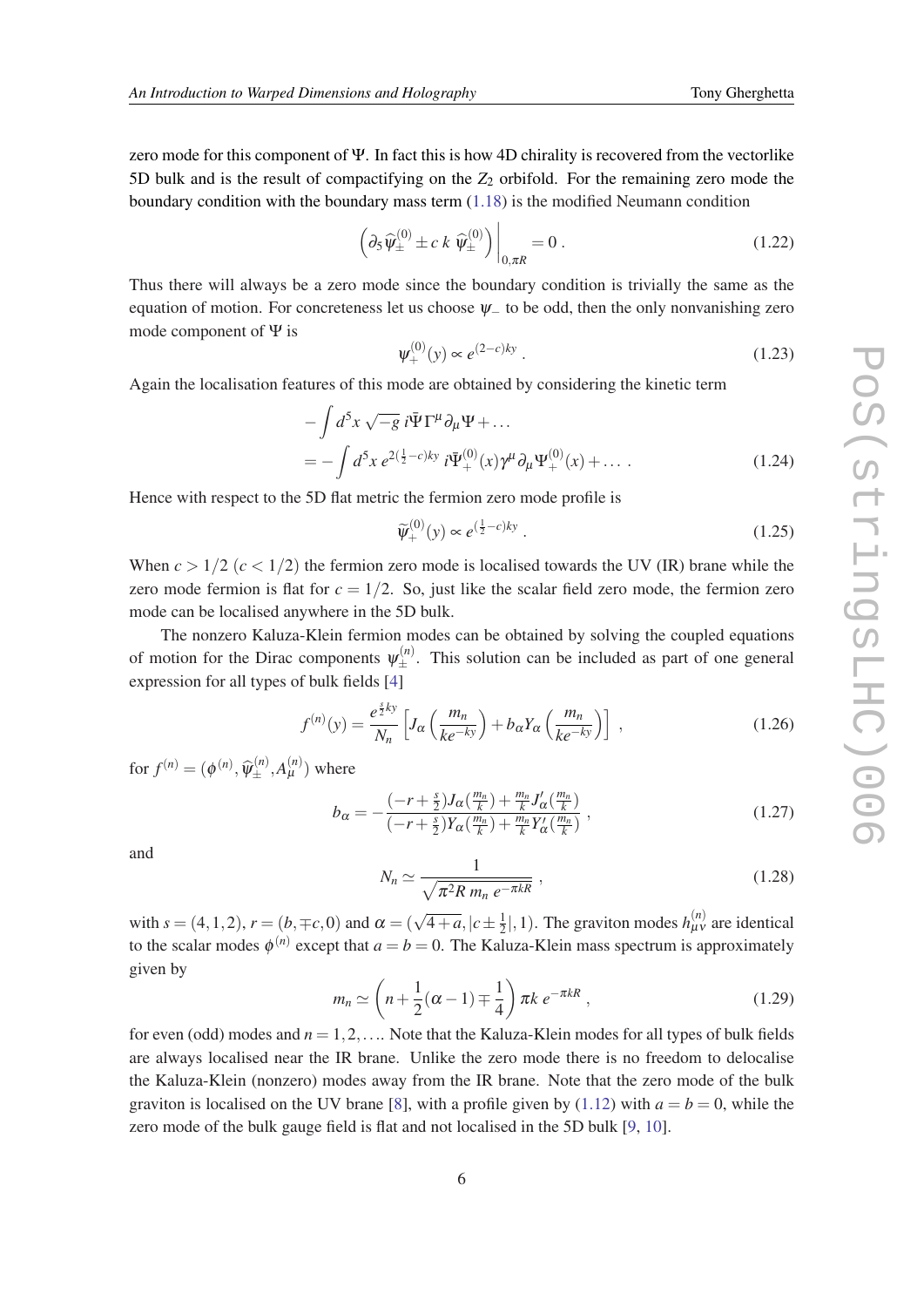### 2. AdS/CFT and holography

Remarkably 5D warped models in a slice of AdS can be given a purely 4D description. This is essentially what makes warped extra dimensions more interesting than flat extra dimensions. This holographic correspondence between the 5D theory and the 4D theory originates from the AdS/CFT correspondence in string theory [[11\]](#page-12-0). It conjectures that

type IIB string theory  
on AdS<sub>5</sub> × S<sup>5</sup> 
$$
\iff
$$
 DUAL  
 $\mathcal{N} = 4$  SU(N) 4D gauge theory (2.1)

where  $\mathcal N$  is the number of supersymmetry generators and

$$
\frac{R_{AdS}^4}{l_s^4} = 4\pi g_{YM}^2 N \,,\tag{2.2}
$$

with  $R_{AdS} \equiv 1/k$ ,  $l_s$  is the string length and  $g_{YM}$  is the SU(N) Yang-Mills gauge coupling. The  $N = 4$  gauge theory is actually a conformal field theory (CFT).

In the warped bulk we have only considered gravity and neglected any string corrections. This bulk gravity description is only valid provided  $R_{AdS} \gg l_s$  and via (2.2) leads to the condition that  $g_{YM}^2 N \gg 1$ , which means that the 4D dual CFT is strongly coupled! Thus for our purposes the correspondence takes the form of a duality in which the weakly coupled 5D gravity description is dual to a strongly coupled 4D CFT.

An AdS/CFT dictionary that relates the two dual descriptions can be established. For every bulk field  $\Phi$  there is an associated operator  $\mathcal O$  of the CFT. In the AdS<sub>5</sub> metric ([1.1](#page-1-0)) the boundary of AdS space is located at  $y = -\infty$ . The boundary value of the bulk field  $\Phi(x^{\mu}, y = -\infty) \equiv \phi_0(x^{\mu})$ acts as a source field for the CFT operator  $\mathcal{O}$  [\[12](#page-12-0), [13\]](#page-12-0). If a UV brane is then placed at  $y = 0$ , the −∞ < *y* < 0 part of AdS space is chopped off and the remaining 0 < *y* < ∞ part is reflected about  $y = 0$  with a *Z*<sub>2</sub> symmetry. The presence of the UV brane with an associated UV scale  $\Lambda_{UV}$  thus corresponds to an explicit breaking of the conformal invariance in the CFT at the UV scale (but only by nonrenormalisable terms) [\[14](#page-12-0), [15,](#page-12-0) [16\]](#page-12-0). The fact that the CFT now has a finite UV cutoff means that the source field  $\phi_0$  becomes dynamical. A kinetic term for the source field will always be induced by the CFT but one can directly add an explicit kinetic term for the source field at the UV scale. Thus in the presence of a UV brane the AdS/CFT correspondence can be quantified in the following way

$$
\int \mathscr{D}\phi_0 \ e^{-S_{UV}[\phi_0]} \int_{\Lambda_{UV}} \mathscr{D}\phi_{CFT} \ e^{-S_{CFT}[\phi_{CFT}] - \int d^4x \ \phi_0 \mathscr{O}} \n= \int \mathscr{D}\phi_0 \ e^{-S_{UV}[\phi_0]} \int_{\phi_0} \mathscr{D}\phi \ e^{-S_{bulk}[\phi]} \ ,
$$
\n(2.3)

where  $S_{UV}$  is the UV Lagrangian for the source field  $\phi_0$ . It is understood that now the source field  $\phi_0 = \Phi(x, y = 0)$ . Moving away from the UV brane at  $y = 0$  in the bulk corresponds in the 4D dual to running down from the UV scale to lower energy scales. Since the bulk is AdS the 4D dual gauge theory quickly becomes conformal at energies below the UV scale.

The presence of the IR brane at  $y = \pi R$  corresponds to a spontaneous breaking of the conformal invariance in the CFT at the IR scale  $\Lambda_{IR} = \Lambda_{UV} e^{-\pi kR}$  [[14](#page-12-0), [15](#page-12-0)]. The conformal symmetry is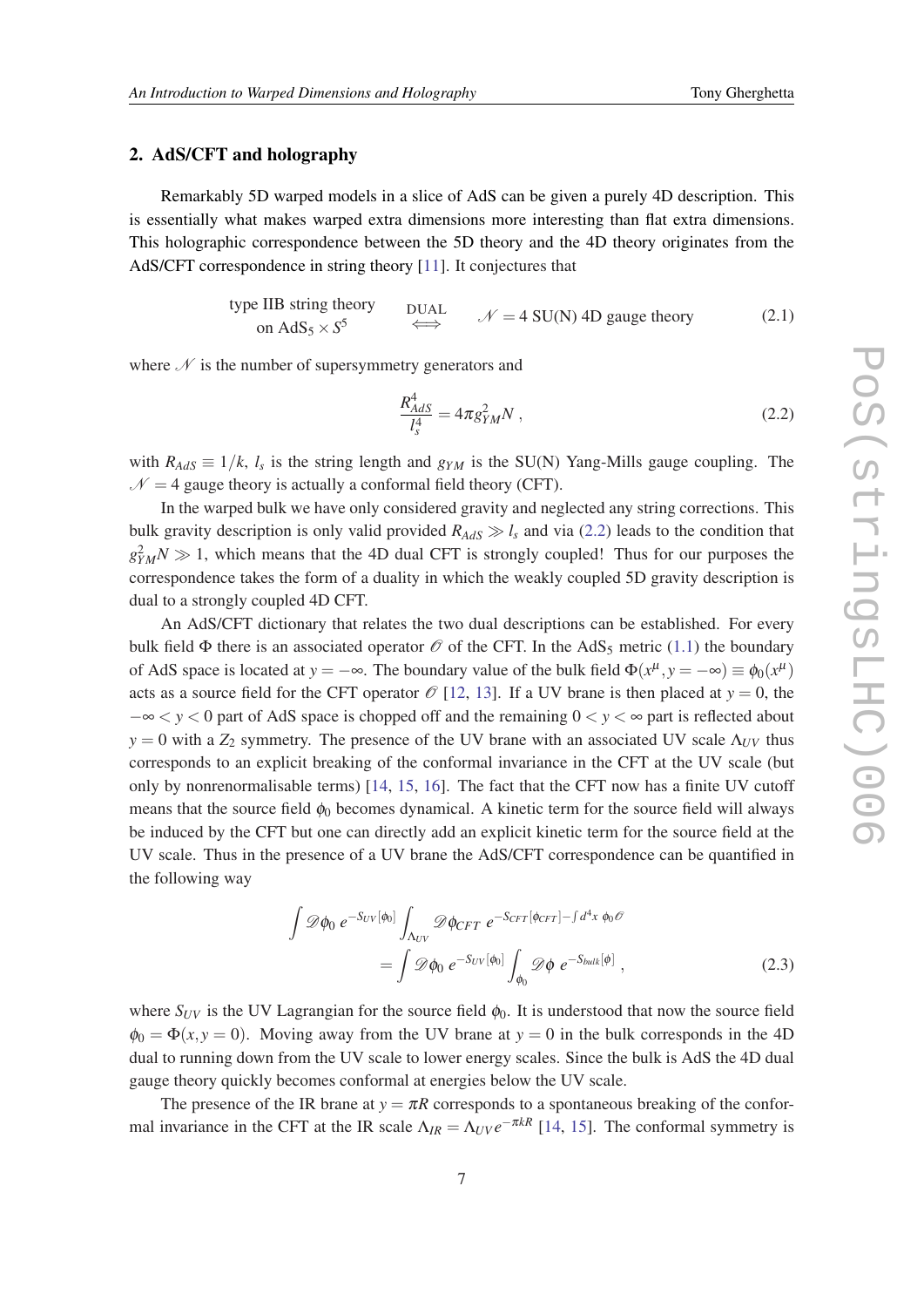nonlinearly realised and particle bound states of the CFT can now appear. Thus, the dual interpretation of a slice of AdS not only contains a 4D dual CFT with a UV cutoff, but also a dynamical source field  $\phi_0$  with UV Lagrangian  $S_{UV}[\phi_0]$ . In particular note that the source field is an elementary (point-like) state up to the UV scale, while particles in the CFT sector are only effectively point-like below the IR scale but are composite above the IR scale.

#### 2.1 Holography of scalar fields

As a simple application of the AdS/CFT correspondence in a slice of  $AdS_5$  we shall present the dual 4D Lagrangian corresponding to a bulk scalar field  $\Phi$  with boundary mass terms. It is customary to use conformal coordinates  $z = (e^{ky} - 1)/k$ , with  $A(z) = (1 + kz)^{-1}$ ,  $q = p/(kA(z))$ and  $\Phi(p,z)$  is the 4D Fourier transform of  $\Phi(x,z)$ . Imposing the IR boundary condition ([1.9](#page-3-0)) for the bulk scalar solution leads to the on-shell action

$$
S_{eff} = \frac{1}{2} \int \frac{d^4 p}{(2\pi)^4} \left[ A^3(z) \Phi(p, z) \left( \Phi'(-p, z) - b k A(z) \Phi(-p, z) \right) \right] \Big|_{z=z_0}
$$
  
=  $\frac{k}{2} \int \frac{d^4 p}{(2\pi)^4} F(q_0, q_1) \Phi(p) \Phi(-p)$ , (2.4)

where

$$
F(q_0, q_1) = \mp i q_0 \left[ J_{v \mp 1}(iq_0) - Y_{v \mp 1}(iq_0) \frac{J_v(iq_1)}{Y_v(iq_1)} \right] \left[ J_v(iq_0) - Y_v(iq_0) \frac{J_v(iq_1)}{Y_v(iq_1)} \right],
$$
 (2.5)

and  $v \equiv v_{\pm} = \alpha \pm 1$ .

The dual theory two-point function of the operator  $\mathcal O$  sourced by the bulk field  $\Phi$  is contained in the self-energy  $\Sigma(p)$  obtained by

$$
\Sigma(p) = \int d^4x e^{-ip\cdot x} \frac{\delta^2 S_{eff}}{\delta(A_0^2 \Phi(x, z_0)) \delta(A_0^2 \Phi(0, z_0))},
$$
  
= 
$$
\frac{k}{g_{\phi}^2} \frac{q_0(I_V(q_0)K_V(q_1) - I_V(q_1)K_V(q_0))}{I_{V+1}(q_0)K_V(q_1) + I_V(q_1)K_{V+1}(q_0)},
$$
 (2.6)

where  $A_{0,1} = A(z_{0,1})$  for  $z_{0,1}$  the location of the UV (IR) brane. A coefficient  $1/g_{\phi}^2$  has also been factored out in front of the scalar kinetic term in ([1.4](#page-2-0)), so that  $g_{\phi}$  is a 5D expansion parameter with  $\dim[1/g_{\phi}^2] = 1$ . The behaviour of  $\Sigma(p)$  can be studied for various momentum limits in order to obtain information about the dual 4D theory. The analytic terms in  $\Sigma(p)$  are normally subtracted away by adding appropriate counterterms. However with a finite UV cutoff (corresponding to the scale of the UV brane) these terms are now interpreted as kinetic (and higher derivative terms) of the source field  $\phi_0$ , so that the source becomes dynamical in the holographic dual theory. The source field can now mix with the CFT bound states and therefore the self-energy  $\Sigma(p)$  must be resummed and the modified mass spectrum is obtained by inverting the whole quadratic term  $S_{UV} + S_{eff}$ . In the case with no UV boundary action  $S_{UV}$  this means that the zeroes of (2.6) are identical with the Kaluza-Klein mass spectrum [\(1.16\)](#page-4-0) corresponding to (modified) Neumann conditions for the source field.

To obtain the holographic interpretation of the bulk scalar field, recall that the scalar zero mode can be localised anywhere in the bulk with  $-\infty < b < \infty$  where  $b \equiv b_{\pm} = 2 \pm \alpha$  and  $-\infty < b_{-} < 2$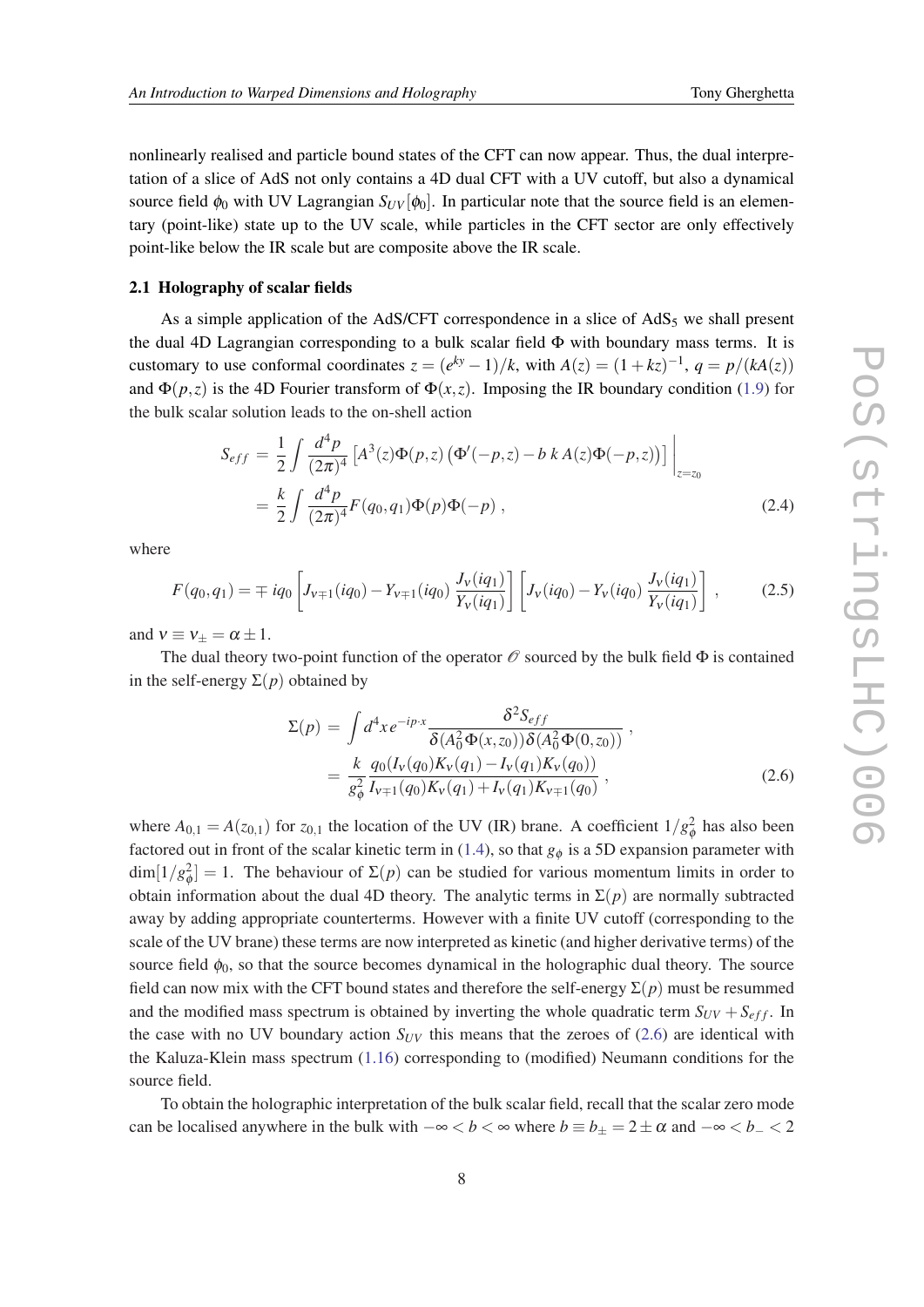<span id="page-8-0"></span>and  $2 < b_+ < \infty$ . Since  $b_{\pm} = 1 \pm v_{\pm}$  we have  $-1 < v_- < \infty$  and  $1 < v_+ < \infty$ . The v<sub>-</sub> branch corresponds to *b*− < 2, while the  $v_+$  branch corresponds to *b*+ > 2. Hence the  $v_-(v_+)$  branch contains zero modes which are localised on the UV (IR) brane.

Consider first the  $v_+$  branch. In the limit  $A_0 \rightarrow \infty$  and  $A_1 \rightarrow 0$  one obtains

$$
\Sigma(p) \simeq -\frac{2k}{g_{\phi}^2} \left[ \frac{1}{v} \left( \frac{q_0}{2} \right)^2 + \left( \frac{q_0}{2} \right)^{2v+2} \frac{\Gamma(-v)}{\Gamma(v+1)} + \dots \right] , \qquad (2.7)
$$

where the expansion is valid for noninteger  $v$ . The expansion for integer  $v$  will contain logarithmns. Only the leading analytic term has been written in (2.7). The nonanalytic term is the pure CFT contribution to the correlator  $\langle \mathcal{O}\mathcal{O}\rangle$ . If *A*<sub>0</sub> is finite then the analytic term in (2.7) becomes the kinetic term for the source field  $\phi_0$ . Placing the UV brane at  $z_0 = 0$  with  $A_0 = 1$  leads to the dual Lagrangian below the cutoff scale  $\Lambda \sim k$ 

$$
\mathcal{L}_{4D} = -Z_0 (\partial \phi_0)^2 + \frac{\omega}{\Lambda^{V_-}} \phi_0 \mathcal{O} + \mathcal{L}_{CFT} ,
$$
 (2.8)

where  $Z_0$ ,  $\omega$  are dimensionless couplings. This Lagrangian describes a massless dynamical source field  $\phi_0$  interacting with the CFT via the mixing term  $\phi_0 \mathscr{O}$ . This means that the mass eigenstate in the dual theory will be a mixture of the source field and CFT particle states. The coupling of the mixing term is irrelevant for  $v_$  > 0 ( $b_$  < 1), marginal if  $v_$  = 0 ( $b_$  = 1) and relevant for  $v<sub>−</sub> < 0$  (*b*<sub>−</sub> > 1). This suggests the following dual interpretation of the massless bulk zero mode. When the coupling is irrelevant ( $v_$  > 0), corresponding to a UV brane localised bulk zero mode, the mixing can be neglected at low energies, and hence to a very good approximation the bulk zero mode is dual to the massless 4D source field  $\phi_0$ . However for relevant (-1 < v\_ < 0) or marginal couplings ( $v_0 = 0$ ) the mixing can no longer be neglected. In this case the bulk zero mode is no longer UV-brane localised, and the dual interpretation of the bulk zero mode is a part elementary, part composite mixture of the source field with massive CFT particle states.

Finally consider the case  $v = v_+ > 1$ . In the limit  $A_0 \rightarrow \infty$  and  $A_1 \rightarrow 0$  we obtain for noninteger ν

$$
\Sigma(p) \simeq -\frac{2k}{g_{\phi}^{2}} \left[ (v-1) + \left( \frac{q_0}{2} \right)^2 \frac{1}{(v-2)} + \left( \frac{q_0}{2} \right)^{2v-2} \frac{\Gamma(2-v)}{\Gamma(v-1)} \right] , \qquad (2.9)
$$

where only the leading analytic terms have been written. The nonanalytic term is again the pure CFT contribution to the correlator  $\langle \mathcal{O}\mathcal{O} \rangle$ . At low energies  $q_1 \ll 1$  one obtains

$$
\Sigma(p)_{IR} \simeq -\frac{2k}{g_{\phi}^2} \left[ (\nu - 1) + \left( \frac{q_0}{2} \right)^2 \frac{1}{(\nu - 2)} - \nu (\nu - 1)^2 \frac{A_1^{2\nu}}{A_0^{2\nu}} \left( \frac{2}{q_0} \right)^2 \right] , \tag{2.10}
$$

where the large-A<sub>0</sub> limit was taken first. We now see that at low energies the nonanalytic term has a pole at  $p^2 = 0$  with the correlator

$$
\langle \mathcal{O}\mathcal{O} \rangle = \frac{8k^3}{g_{\phi}^2} v_+ (v_+ - 1)^2 e^{-2v_+ \pi k R} \frac{1}{p^2} \,, \tag{2.11}
$$

where  $A_0 = 1$  and  $A_1 = e^{-\pi kR}$ . This pole indicates that the CFT has a massless scalar mode at low energies! What about the massless source field? As can be seen from (2.9) and (2.10) the leading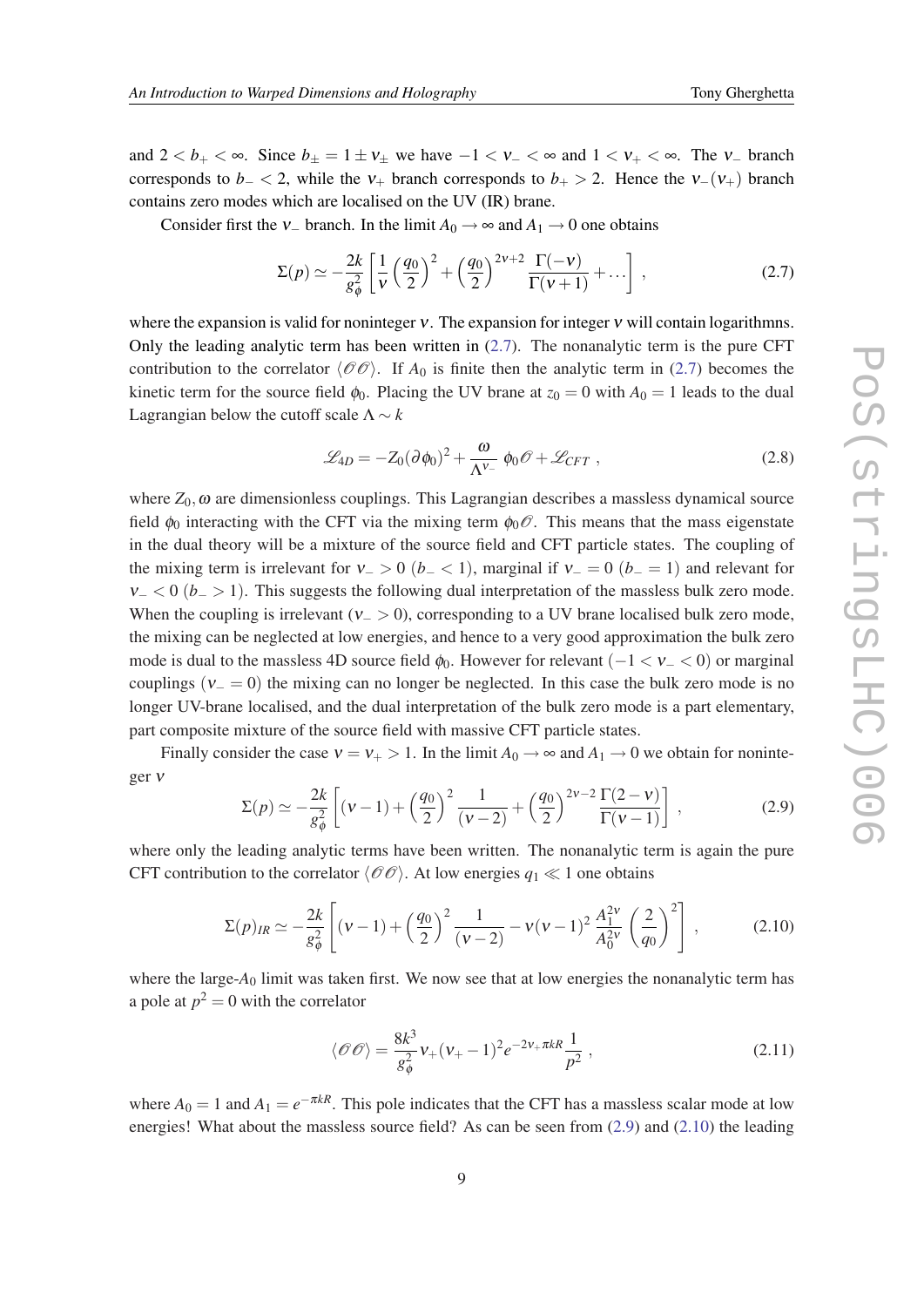<span id="page-9-0"></span>analytic piece is a constant term which corresponds to a mass term for the source field [[16\]](#page-12-0). This leads to the dual Lagrangian below the cutoff scale  $\Lambda \sim k$ 

$$
\mathcal{L}_{4D} = -\widetilde{Z}_0(\partial \phi_0)^2 + m_0^2 \phi_0^2 + \frac{\chi}{\Lambda^{\nu_+ - 2}} \phi_0 \mathcal{O} + \mathcal{L}_{CFT} , \qquad (2.12)
$$

where  $\widetilde{Z}_0$ ,  $\chi$  are dimensionless parameters and  $m_0$  is a mass parameter of order the curvature scale *k*. The bare parameters  $\widetilde{Z}_0$  and  $m_0$  can be determined from ([2.9](#page-8-0)). Thus, the holographic interpretation is perfectly consistent. There is a massless bound state in the CFT and the source field  $\phi_0$  receives a mass of order the curvature scale and decouples. In the bulk the zero mode is always localised towards the IR brane. Indeed for  $v_+ > 2$  the coupling between the source field and the CFT is irrelevant and therefore the mixing from the source sector is negligible. Hence to a good approximation the mass eigenstate is predominantly the massless CFT bound state. When  $1 \le v_{+} \le 2$  the mixing can no longer be neglected and the mass eigenstate is again part elementary and part composite.

#### 3. Application: Yukawa couplings

#### 3.1 5D gravity description

The solution to the hierarchy problem only requires the Higgs field to be localised on the IR brane. This means that fermions and gauge fields can propagate in the bulk. The gauge field zero mode is flat and therefore couples with equal strength to both the UV and IR brane. However the fermions can be localised anywhere in the bulk, and therefore Yukawa coupling hierarchies can be naturally generated by separating the fermions from the Higgs on the IR brane. Each Standard Model fermion is identified with the zero mode of a corresponding 5D Dirac spinor Ψ. For example, the left-handed electron doublet  $e_L$  is identified with the zero mode of  $\Psi_{eL+}$ , which is the even component of the 5D Dirac spinor  $\Psi_{eL} = \Psi_{eL+} + \Psi_{eL-}$ . The odd component  $\Psi_{eL-}$  does not have a zero mode, but at the massive level it pairs up with the massive modes of Ψ*eL*<sup>+</sup> to form a vectorlike Dirac mass. This embedding of 4D fermions into 5D fermions is repeated for each Standard Model fermion. The Standard Model Yukawa interactions, such as  $\bar{\Psi}_{eL}\Psi_{eR}H$ , are then promoted to 5D interactions in the warped bulk. This gives

$$
\int d^4x \int dy \sqrt{-g} \,\lambda_{ij}^{(5)} \left[ \bar{\Psi}_{iL}(x, y) \Psi_{jR}(x, y) + h.c. \right] H(x) \delta(y - \pi R)
$$
\n
$$
\equiv \int d^4x \,\lambda_{ij} \left( \bar{\Psi}_{iL+}^{(0)}(x) \Psi_{jR+}^{(0)}(x) H(x) + h.c. + \dots \right), \tag{3.1}
$$

where *i*, *j* are flavour indices,  $\lambda_{ij}^{(5)}$  is the (dimensionful) 5D Yukawa coupling and  $\lambda_{ij}$  is the (dimensionless) 4D Yukawa coupling. Given that the zero mode profile is

$$
\widetilde{\psi}_{iL+,R+}^{(0)}(y) \propto e^{\left(\frac{1}{2} - c_{iL,R}\right)ky} \,, \tag{3.2}
$$

this leads to an exponential hierarchy in the 4D Yukawa coupling [\[4](#page-12-0)]

$$
\lambda_{ij} \simeq \lambda_{ij}^{(5)} k \sqrt{(c_{iL} - 1/2)(c_{iR} - 1/2)} \, e^{(1 - c_{iL} - c_{jR}) \pi kR} \,, \tag{3.3}
$$

for  $c_{iL,R} > 1/2$ . Assuming  $c_{iL} = c_{jR}$  for simplicity then the electron Yukawa coupling  $\lambda_e \sim 10^{-6}$ is obtained for  $c_e \simeq 0.64$ . Instead when  $c_{iLR} < 1/2$ , both fermions are localised near the IR brane giving

$$
\lambda_{ij} \simeq \lambda_{ij}^{(5)} k \sqrt{(1/2 - c_{iL})(1/2 - c_{iR})} \,, \tag{3.4}
$$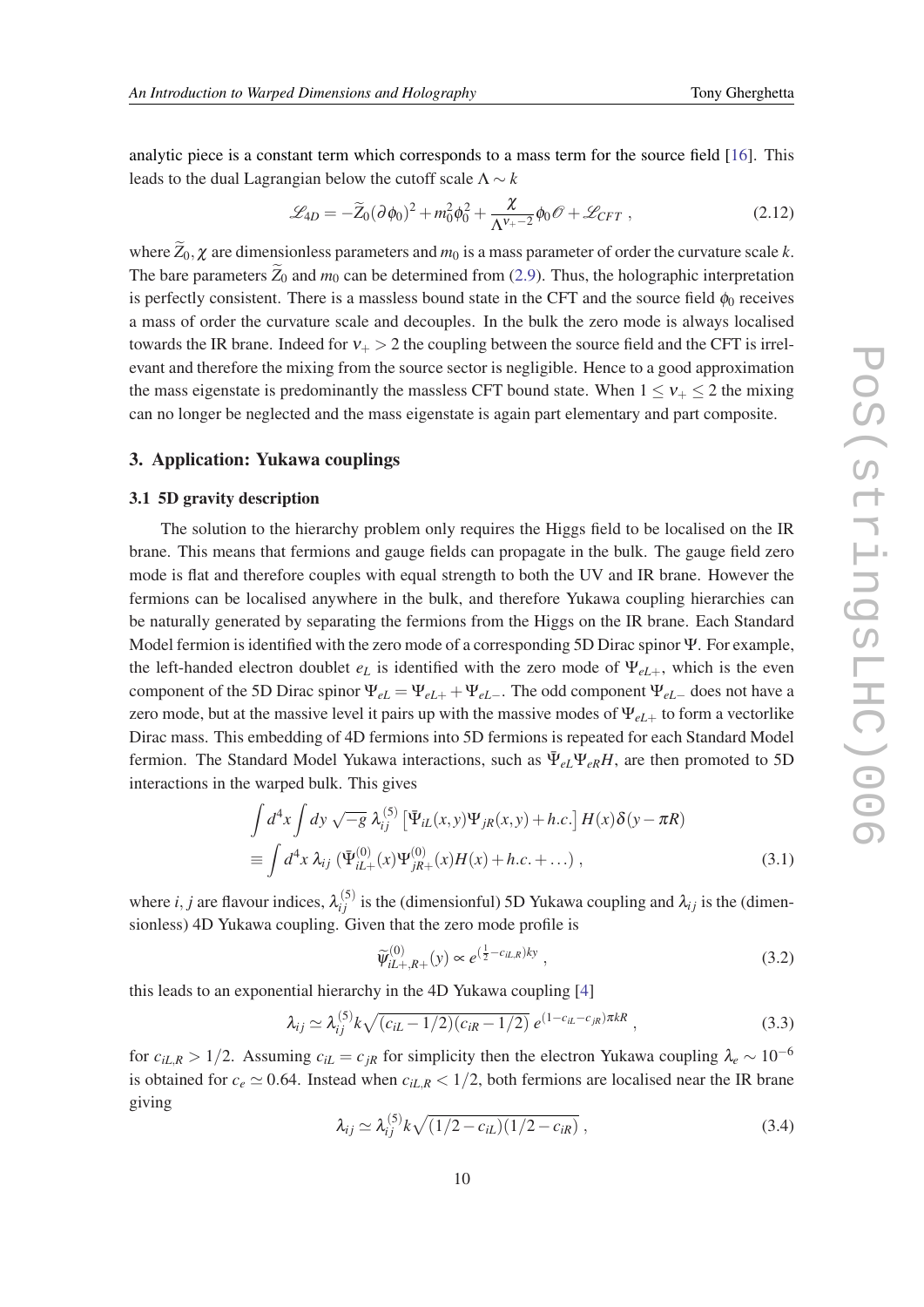<span id="page-10-0"></span>

Figure 2: The Standard Model in the warped five-dimensional bulk.

with no exponential suppression. Hence the top Yukawa coupling  $\lambda_t \sim 1$  is obtained for  $c_t \simeq -0.5$ . The remaining fermion Yukawa couplings,  $c_f$  then range from  $c_t < c_f < c_e$  [[4](#page-12-0), [17\]](#page-12-0). Thus, we see that for bulk mass parameters *c* of  $\mathcal{O}(1)$  the fermion mass hierarchy is explained. The fermion mass problem is now reduced to determining the *c* parameters in the 5D theory. This requires a UV completion of the 5D warped bulk model with fermions, such as string theory.

The geometric picture that emerges is a Standard Model in the warped bulk as depicted in Figure 2. The fermions are localised to varying degrees in the bulk with the electron zero mode, being the lightest fermion, furthest away from the Higgs on the TeV brane while the top, being the heaviest, is closest to the Higgs.

#### 3.1.1 4D holographic description

The Yukawa coupling hierarchies can also be understood from the dual 4D theory. Consider first an electron (or light fermion) with  $c > 1/2$ . In the dual 4D theory the electron is predominantly an elementary field. The dual 4D Lagrangian is obtained from analysing  $\Sigma(p)$  for fermions, where the CFT induces a kinetic term for the source field  $\psi_L^{(0)}$  $L<sup>(0)</sup>$ . It is similar to the dual scalar field Lagrangian [\(2.8](#page-8-0)) and given by [[18\]](#page-12-0)

$$
\mathcal{L}_{4D} = \mathcal{L}_{CFT} + Z_0 \bar{\psi}_L^{(0)} i\gamma^\mu \partial_\mu \psi_L^{(0)} + \frac{\omega}{\Lambda^{|c+\frac{1}{2}|-1}} (\bar{\psi}_L^{(0)} \mathcal{O}_R + h.c.) ,
$$
 (3.5)

where  $Z_0$ ,  $\omega$  are dimensionless couplings and dim  $\mathcal{O}_R = 3/2 + |c + 1/2|$ . The source field  $\psi_L^{(0)}$  $L^{(0)}$  pertains to the left-handed electron *e<sup>L</sup>* and a similar Lagrangian is written for the right-handed electron *e<sub>R</sub>*. At energy scales  $\mu < k$  we define the dimensionless coupling  $\xi(\mu) = \omega / \sqrt{Z(\mu)} (\mu / \Lambda)^{\gamma}$  with  $\gamma = |c+1/2| - 1$ . Since  $c > 1/2$  the coupling  $\xi$  decreases in the IR and at the TeV scale ( $ke^{-\pi kR}$ ) is given by

$$
\xi(\text{TeV}) \sim \sqrt{c - \frac{1}{2} \frac{4\pi}{\sqrt{N}} \left(\frac{ke^{-\pi k R}}{k}\right)^{c - \frac{1}{2}}} = \sqrt{c - \frac{1}{2} \frac{4\pi}{\sqrt{N}}} e^{-(c - \frac{1}{2})\pi k R} \,. \tag{3.6}
$$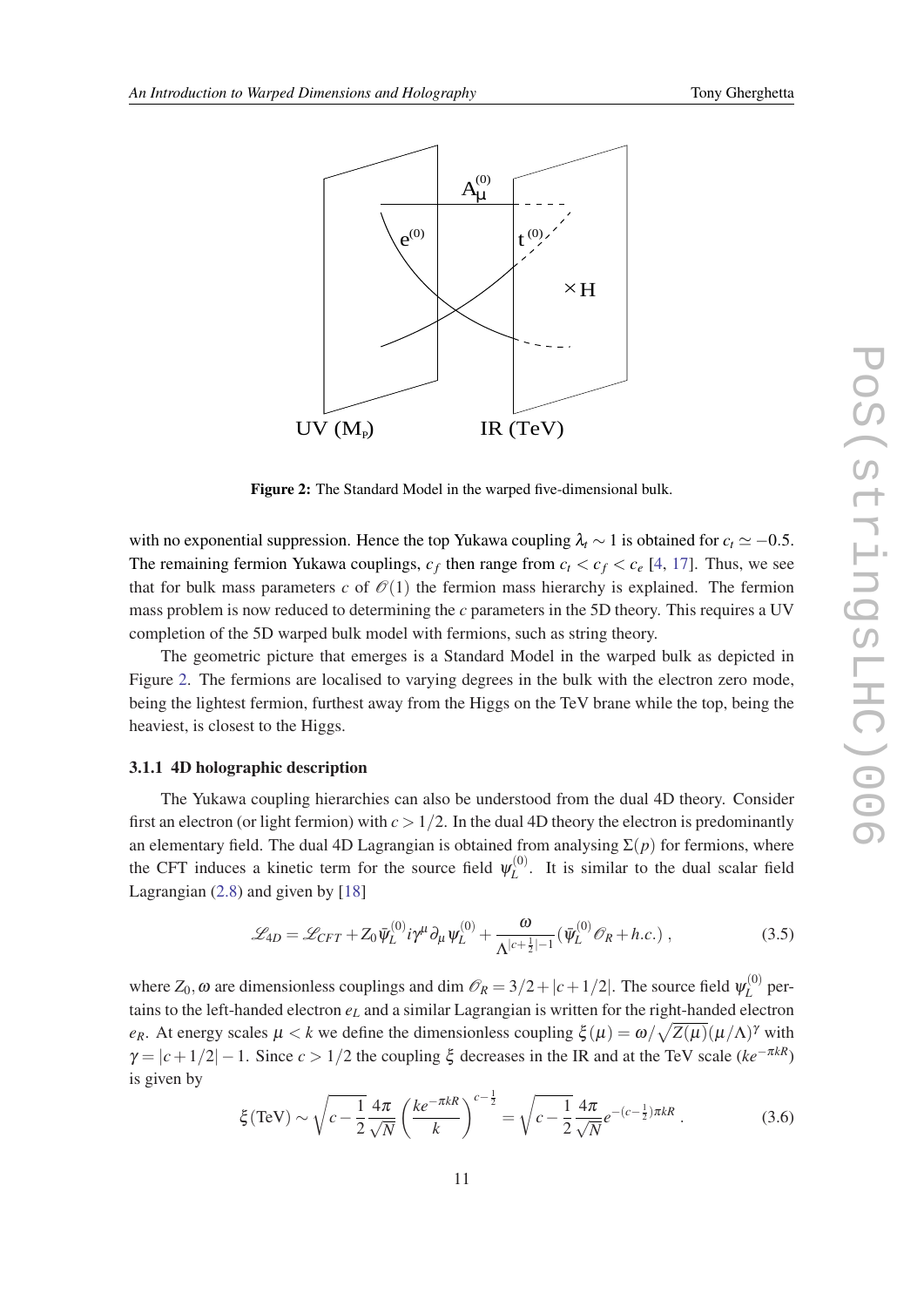

Figure 3: The three-point Yukawa coupling vertex in the dual theory when the fermions are predominantly elementary source fields.

The actual physical Yukawa coupling  $\lambda$  follows from the three-point vertex between the physical states. Since both  $e_L$  and  $e_R$  are predominantly elementary they can only couple to the composite Higgs via the mixing term in ([3.5](#page-10-0)). This is depicted in Fig. 3. In a large-*N* gauge theory the matrix element  $\langle 0 | \mathcal{O}_{L,R} | \Psi_{L,R} \rangle \sim \sqrt{N}/(4\pi)$ , and the vertex between three composite states Γ<sub>3</sub> ∼  $4\pi/\sqrt{N}$  [[19](#page-12-0)]. Thus if each of the elementary fields  $e_L$  and  $e_R$  mixes in the same way with the CFT so that  $c_{eL} = c_{eR} \equiv c$  then

$$
\lambda \propto \langle 0|\mathscr{O}_{L,R}|\Psi_{L,R}\rangle^2 \Gamma_3 \xi^2(\text{TeV}) = \frac{4\pi}{\sqrt{N}}(c-1/2)e^{-2(c-\frac{1}{2})\pi kR}.
$$
 (3.7)

This agrees precisely with the bulk calculation [\(3.3](#page-9-0)) where  $\lambda_{ij}^{(5)} k \sim 4\pi/3$ √ *N*.

Similarly we can also obtain the Yukawa coupling for the top quark with  $c \le -1/2$  in the dual theory. With this value of *c* the top quark is mostly a CFT bound state in the dual theory and we can neglect the mixing coupling with the CFT. As in the scalar field example this follows from the fact that the two point function  $\langle \mathcal{O}_R \bar{\mathcal{O}}_R \rangle$  now has a massless pole. The CFT will again generate a mass term for the massless source field, so that the only massless state in the dual theory is the CFT bound state. The dual Lagrangian is given by [[18\]](#page-12-0)

$$
\mathcal{L}_{4D} = \mathcal{L}_{CFT} + Z_0 \, \bar{\psi}_L^{(0)} i\gamma^\mu \partial_\mu \psi_L^{(0)} + \tilde{Z}_0 \, \bar{\chi}_R i\gamma^\mu \partial_\mu \chi_R + d \, k \left( \bar{\chi}_R \psi_L^{(0)} + h.c. \right) + \frac{\omega}{\Lambda^{|c + \frac{1}{2}| - 1}} \left( \bar{\psi}_L^{(0)} \mathcal{O}_R + h.c. \right) ,
$$
(3.8)

where  $Z_0$ , $\tilde{Z}_0$ ,  $d$ ,  $\omega$  are dimensionless constants. The fermion  $\psi_L^{(0)}$  $L^{(0)}$  pertains to  $t_L$  and a similar Lagrangian is written for *tR*. Just as in the scalar case ([2.12](#page-9-0)), this dual Lagrangian is inferred from the behaviour of  $\Sigma(p)$  for fermions. The CFT again induces a kinetic term for the source field  $\psi_L^{(0)}$  $L^{(0)}$  but also generates a Dirac mass term of order the curvature scale *k* with a new elementary degree of freedom  $\chi_R$ . Hence the elementary source field decouples from the low energy spectrum and the mixing term is no longer relevant for the Yukawa coupling. Instead the physical Yukawa coupling will arise from a vertex amongst three composite states so that  $\lambda_t \sim \Gamma_3 \sim 4\pi/\sqrt{N} \sim \lambda^{(5)}k$ , and consequently there is no exponential suppression in the Yukawa coupling. This is again consistent with the bulk calculation.